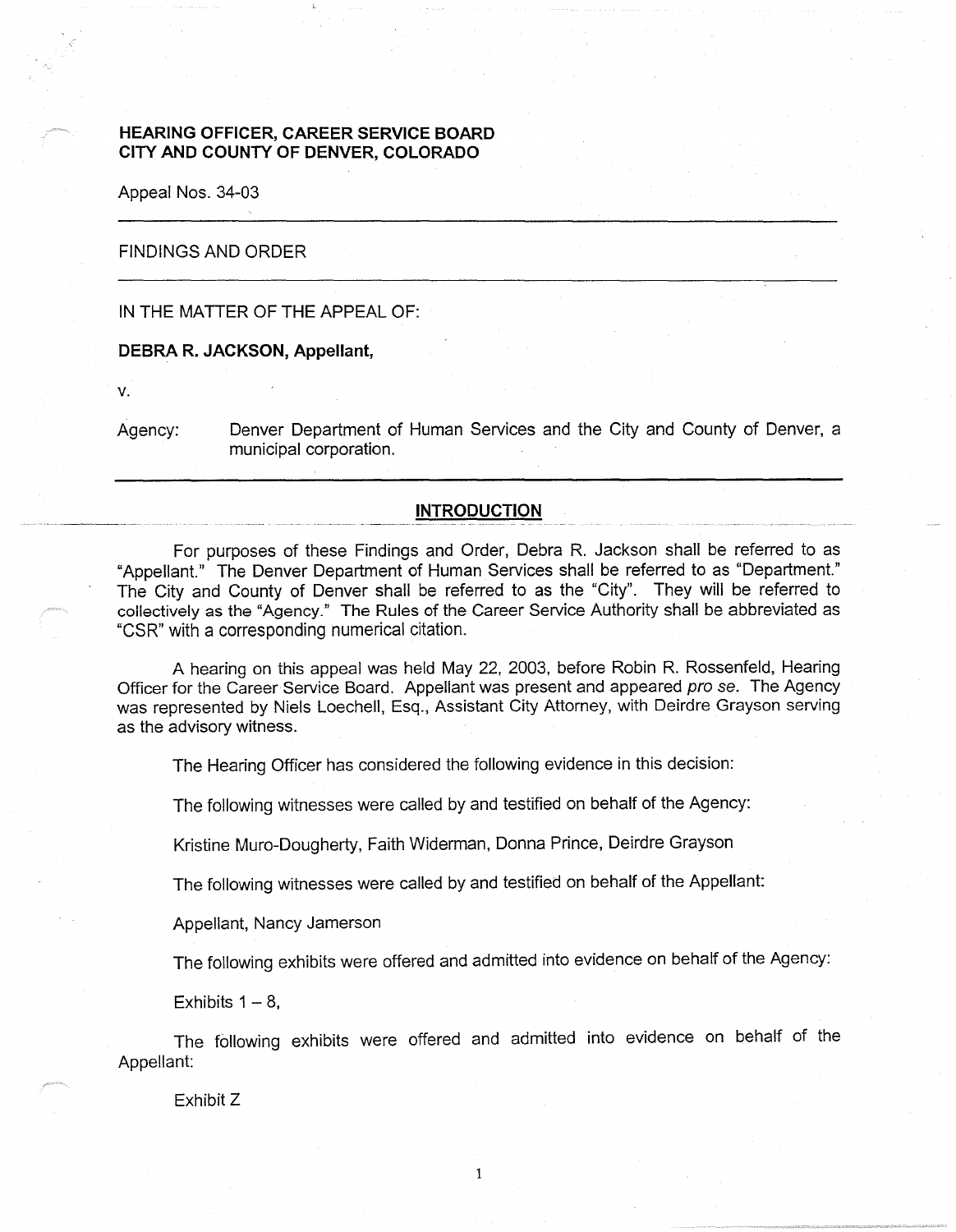The following exhibits were admitted into evidence by stipulation:

Exhibits 1-8

The following exhibits were offered but not admitted into evidence and therefore not considered in this decision:

None

## **NATURE OF APPEAL**

Appellant is appealing a Written Reprimand for alleged violations of CSR §16-50 A. 8), 18) and 20) and §16-51 A. 4), 5), and 11). She is seeking reversal of the disciplinary action and removal of the written reprimand from her personnel files. Appellant alleges race discrimination.

## **ISSUES ON APPEAL**

Was discipline imposed in a timely manner?

Whether Appellant violated the cited provisions of CSR §16-50 A. and/or §16-51 A?

Was discipline of Appellant motivated by a discriminatory animus?

If Appellant violated any provisions of CSR §16-50 or §16-51, what is the appropriate sanction?

### **PRELIMINARY MATTERS**

The Written Reprimand alleges that Appellant violated CSR §16-51 A. 18), Conduct which violates an Executive Order which has been adopted by the Career Service Board. At the commencement of the hearing, the parties agreed that the provision was actually CSR §16-50 A. 18). Appellant stated that she was on notice that she was charged with violating an Executive Order and that the error was merely clerical. The Agency was allowed to amend the Written Reprimand based upon Appellant's statement that she was on notice of the allegations against her.

#### **FINDINGS OF FACT**

1. Appellant is an Administrative Support Assistant IV in the Adoption Section of the Department's Family and Children's Unit ("Unit"). She began working at the Department on April 1, 2002. She promoted to this position through the Career Service process. Prior to that, she worked for Denver Parks and Recreation. Appellant's probation for this position ended on October 1, 2002.

2. Appellant is an African-American female.

3. Appellant works with three adoption units, consisting of 23 or 24 caseworkers, three unit supervisors and Faith Widerman, the Administrative Assistant Ill for the Section. Donna Prince is her direct supervisor. Deirdre Grayson is Ms. Prince's direct supervisor.

4. Prior to Appellant's promotion into the position, Ms. Widerman performed the job duties. Ms. Widerman trained Appellant in her job for approximately 3 months.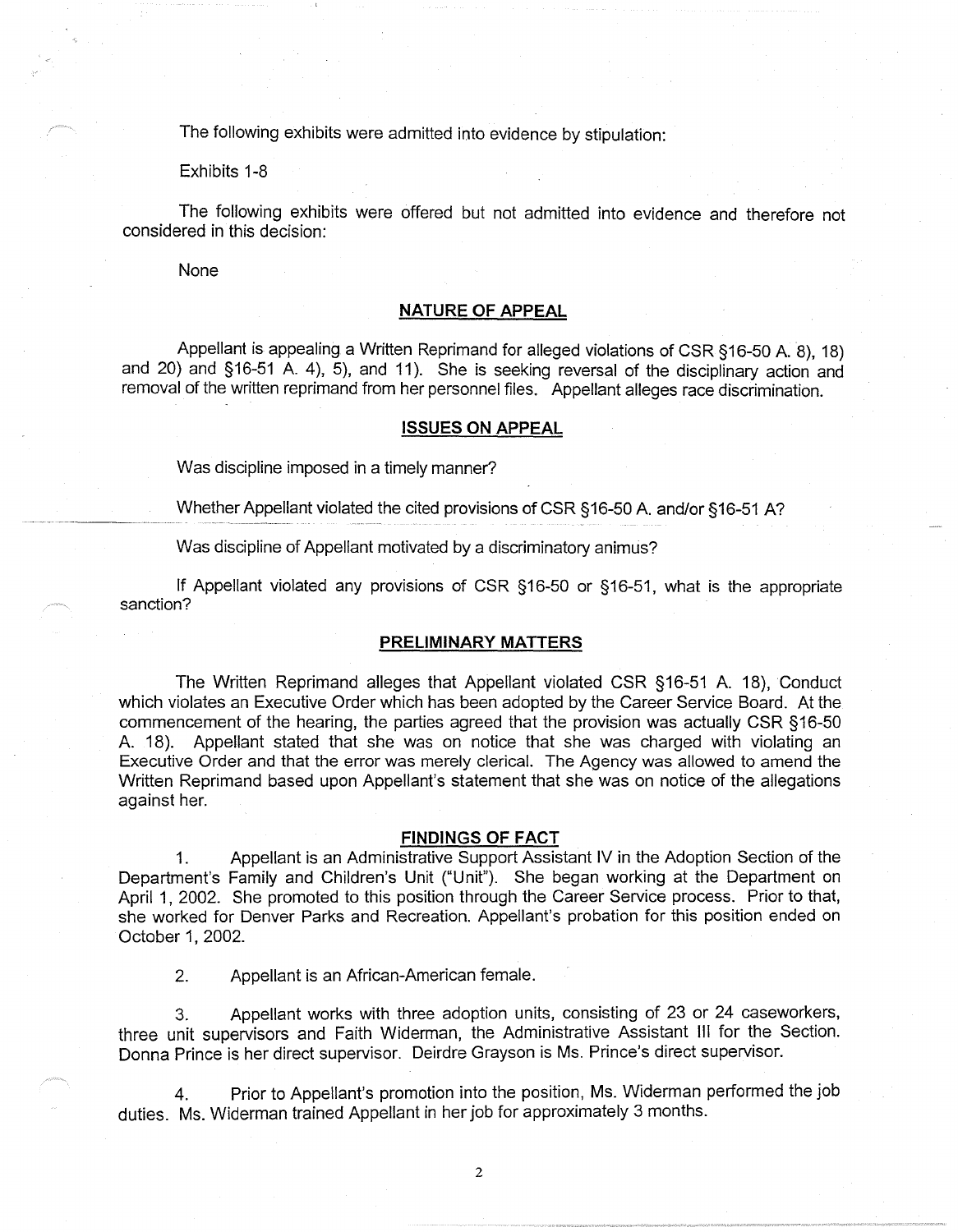5. Appellant is responsible for entering data about "rollovers" and sub-adoption Medicaid for pending adoptions. Rollovers occur during the interim period between the termination of parental rights and the actual adoption. The information is removed from the birth case in the system and put into the adoptive parents' file.

6. On Tuesday, December 17, 2002, Appellant and Kristi Muro-Dougherty, a Senior Social Case Worker, were in the coffee break room. Ms. Muro-Dougherty was eight months pregnant at the time. Appellant asked Ms. Muro-Dougherty to e-mail her when she left something in Appellant's in-box for processing because Appellant was concerned about her entering data in a timely manner. Ms. Muro-Dougherty objected to doing this because she thought the request was "ridiculous." Ms. Muro-Dougherty also indicated that she couldn't send e-mails to everyone to make sure that they got things she left in their mailboxes. Appellant tried to explain her concerns about delays in processing the rollovers. The discussion between the two women became louder. Ms. Muro-Dougherty walked away because she felt herself escalating the discussion. Appellant followed Ms. Muro-Dougherty to her desk, trying to continue the discussion. Ms. Muro-Dougherty thought that the discussion was redundant and just wanted it to end. Appellant's voice at this time was described as "loud", but "not necessarily yelling."

 $7.$  Ms. Widerman called her supervisor (Ms. Prince) to tell her what was going on:

8. Ms. Muro-Dougherty testified that she was not frightened by the incident, but that it had upset her. She was eight months pregnant at the time and she felt that she needed to be left alone.

9. Someone told Ms. Muro-Dougherty to tell Ms. Prince about the incident. Ms. Grayson, Mary Peagler and Connie Vigil (other supervisors) were in Ms. Prince's office when Ms. Muro-Dougherty got there. Ms. Muro-Dougherty told them what had happened. She did not ask that Appellant be disciplined. She stated that she did not learn of the discipline until this past March while she was on maternity leave and a co-worker contacted her about the instant hearing.

10. Ms. Prince asked Ms. Muro-Dougherty to put the information in writing. (Exhibit 7) After that, the incident was never discussed with her again.

11. Appellant was not present during the meeting between Ms. Muro-Dougherty and the four supervisors. When she got back to her desk, she sent an e-mail to Ms. Prince about her request and asking for help in getting the social workers to send her notice of placing documents in her in-box. (Exhibit 8). Appellant spoke with Ms. Prince about the incident iater that day. She admitted that she was angry/upset when she was called into Ms. Prince's office. She told the supervisors her version of the incident.

12. At the end of the meeting, Ms. Grayson told Appellant, "Well, we decided that we're going to give you a written reprimand." Appellant stated that she was going to grieve it, to which Ms. Grayson replied, "You have the right to grieve it."

13. Ms. Widerman was questioned about the incident by Ms. Prince sometime during that afternoon.

14. Appellant admitted that, prior to December 17, she and Ms. Muro-Dougherty had

3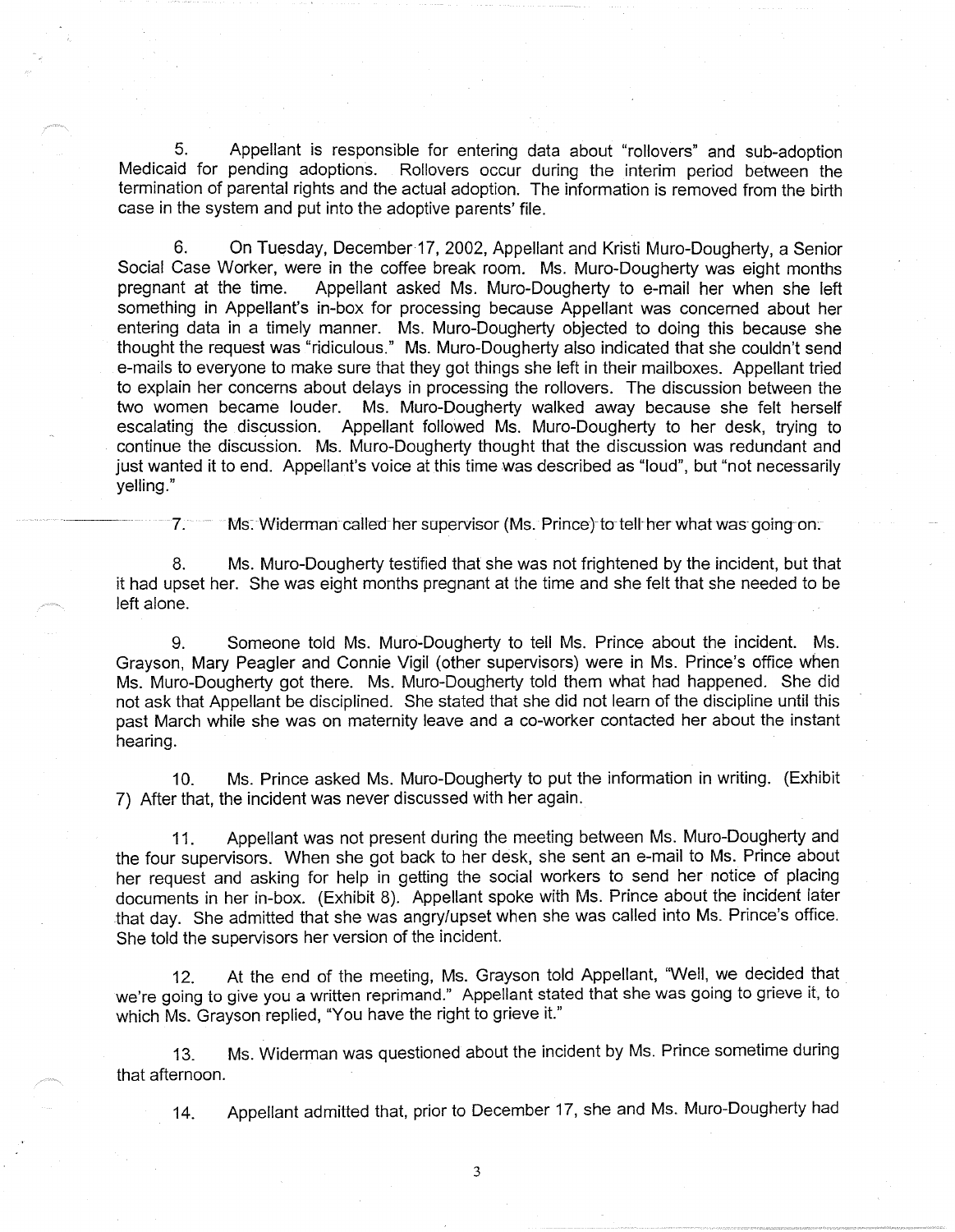two or three other "confrontations" over what Appellant needed from Ms. Muro-Dougherty in order to do her work.

15. Appellant testified that Ms. Grayson had told her prior to this incident that the Unit supervisors felt she was overbearing. She was. concerned about this and was working on her behavior when this incident occurred.

16. Appellant testified that her treatment by four of the caseworkers had been "rocky". Ms. Muro-Dougherty was among the caseworkers she named. She said that their treatment of her was closer to harassment than discrimination. She stated that there were problems with their work. Their documentation was frequently incomplete and late when compared to the other caseworkers she dealt with. Appellant had no other evidence of discrimination or harassment either by her co-workers or her supervisors.

17. Nancy Jamerson, a Senior Social Case worker testified on Appellant's behalf. She stated that Appellant was always professional, cordial and polite with her. While she and Appellant have had disagreements about certain things dealing with Appellant's needs for performing her work, she has always been professional with Ms. Jamerson. She has not heard any complaints from any other caseworkers about Appellant's attitude.

18: Ms. Prince and Ms. Grayson discussed the incident on December 17 and decided that a Written Reprimand should be issued because Ms. Muro-Dougherty felt physically threatened by the incident.

19. During the instant hearing, Ms. Muro-Dougherty denied feeling physically threatened by Appellant.

20. Ms. Prince went on vacation on December 19 without having issued the written reprimand. She was sick for a few days after her vacation. As a result, she did not write the Written Reprimand until January 24, 2003, thirty-eight days after the incident.

21. There is no prior disciplinary history for Appellant.

22. Appellant grieved the Written Reprimand in a timely manner. It was denied by the Agency at both Steps One and Two. This appeal was filed with the Hearing Officer in a timely manner.

## **DISCUSSION AND CONCLUSIONS OF LAW**

#### Analysis

 $\overline{t}$ 

The City Charter C5.25 (4) requires the Hearing Officer to determine the facts in this matter "de nova." This has been determined to mean an independent fact-finding hearing considering evidence submitted at the de novo hearing and resolution of factual disputes. Turner v. Rossmiller, 35 Co. App. 329, 532 P.2d 751 (Colo. Ct. of App., 1975)

While this matter came before the Hearing Officer as a grievance, this matter is an appeal of a disciplinary action (Written Reprimand). The Agency has the burden of proof to demonstrate that its decision was within its discretion and appropriate under the circumstances. On the other hand, Appellant has the burden of establishing that the Agency acted in a discriminatory or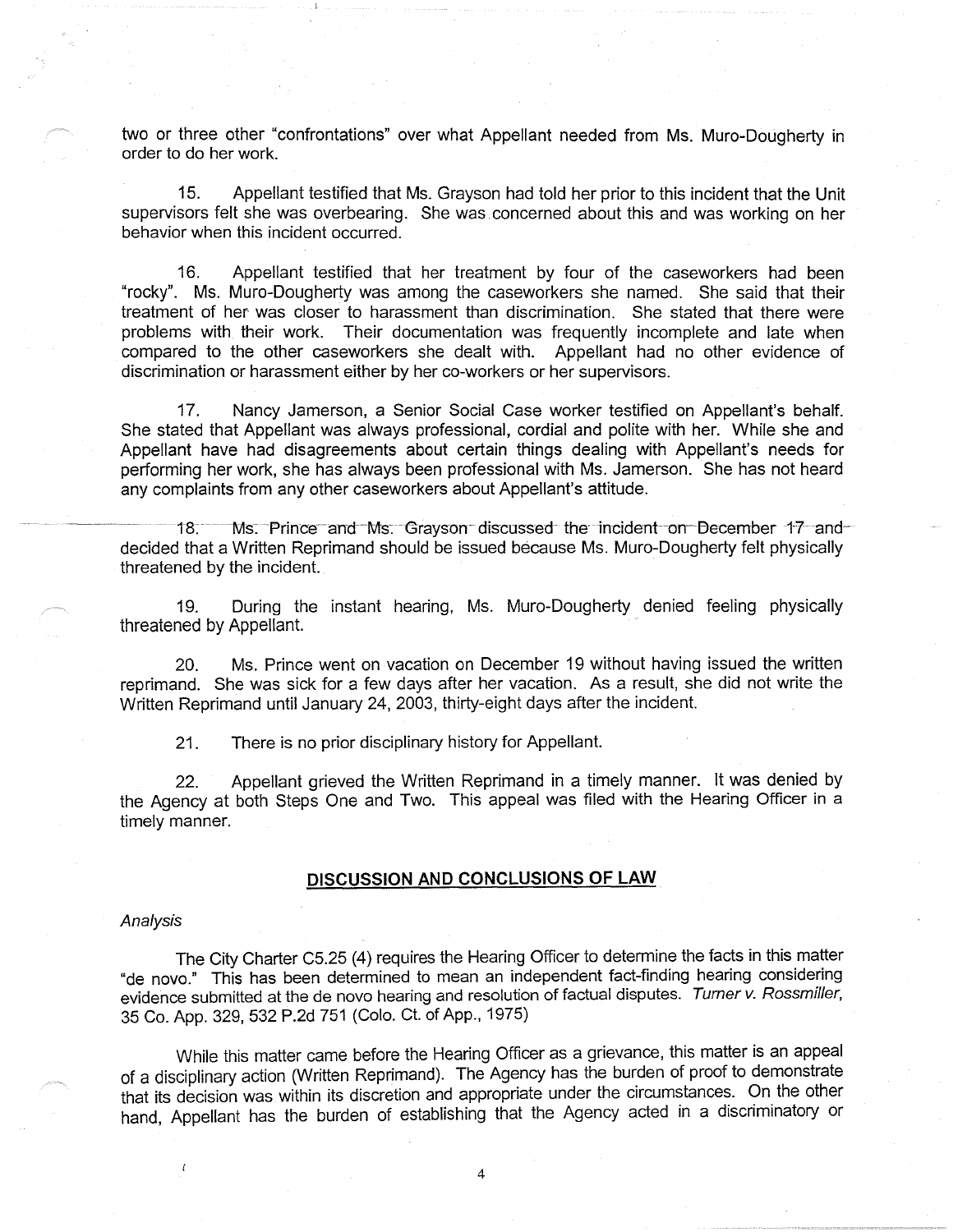harassing manner by issuing the Written Reprimand.

The first problem in this case is the issue of timeliness of the issuance of the Written Reprimand. CSR §16-40 A. covers disciplinary action taken after a formal predisciplinary meeting. This Rule provides that the disciplinary action must be taken within fifteen days after the meeting. If the disciplinary action is not taken within that time limitation, the Agency must request an extension of no- more than ten calendar days from the Personnel Director prior to the expiration of the fifteen day period. If this is not done, the Agency must repeat the entire predisciplinary process.

While there is no comparable Rule for discipline issued without a formal predisciplinary meeting, the Hearing Officer finds this Rule instructive, if not controlling, as it sets out the Career Service Board's requirement that discipline be issued in an expeditious manner.

In the instant case, the Agency waited almost forty days to issue the Written Reprimand. This is more than the twenty-five days maximally allowed (with the Personnel Director's approval) between the predisciplinary meeting and the issuance of the discipline. While the Agency offered Ms. Prince's vacation and a subsequent illness as the excuse for not issuing the Written Reprimand sooner, this is not legally adequate. Ms. Prince could have issued the Written Reprimand on either December 17 or 18, as she and Ms. Grayson had concluded it was appropriate-by the time-they-met-with-Appellant, or Ms. Grayson-could-have-issued-it-herself-while-Ms. Prince was away from the office. They chose not to do so. Therefore, the Agency failed to issue the Written Remand in an untimely manner and it must be dismissed.

CSR § 16-40 A. permits an Agency to repeat the disciplinary process if it is not taken in a timely manner and there is no timely request for an extension of time. The Hearing Officer finds that in the instant case, since the Agency has not complied with the requirements of Rule 16, it may repeat the disciplinary process, if it believes that it has valid grounds to issue a Written Reprimand. However, the reason for the Written Reprimand rather than a Verbal Reprimand provided by Ms. Prince (i.e., Ms. Muro-Dougherty's fear of physical attack) was contradicted by Ms. Muro-Dougherty herself during her testimony before the Hearing Officer. Given Ms. Muro-Dougherty's sworn testimony, the fact that the witnesses against Appellant had possible biases against Appellant, and a lack of prior discipline against the Appellant, the Hearing Officer would not have upheld the Written Reprimand in any case. The Hearing Officer has not concluded, however, whether a Verbal Reprimand might have been appropriate since she has not had to reach the issue of the appropriateness of any discipline.

Since this appeal has been granted because the discipline was untimely, the Hearing Officer does not need to address Appellant's claim of discrimination or harassment, which Appellant offered as a defense to the discipline.

It should be noted that the witnesses testified that Appellant's attitude has improved since the issuance of the Written Reprimand and that all the parties seem to be getting along with each better.

#### **ORDER**

Therefore, for the foregoing reasons, the Hearing Officer GRANTS the appeal. She REVERSES the Verbal Reprimand and ORDERS that it be removed from Appellant's personnel files at the Agency and the Career Service and any other files maintained by the Agency or its employees. The Agency may issue discipline after a new predisciplinary meeting in compliance

5